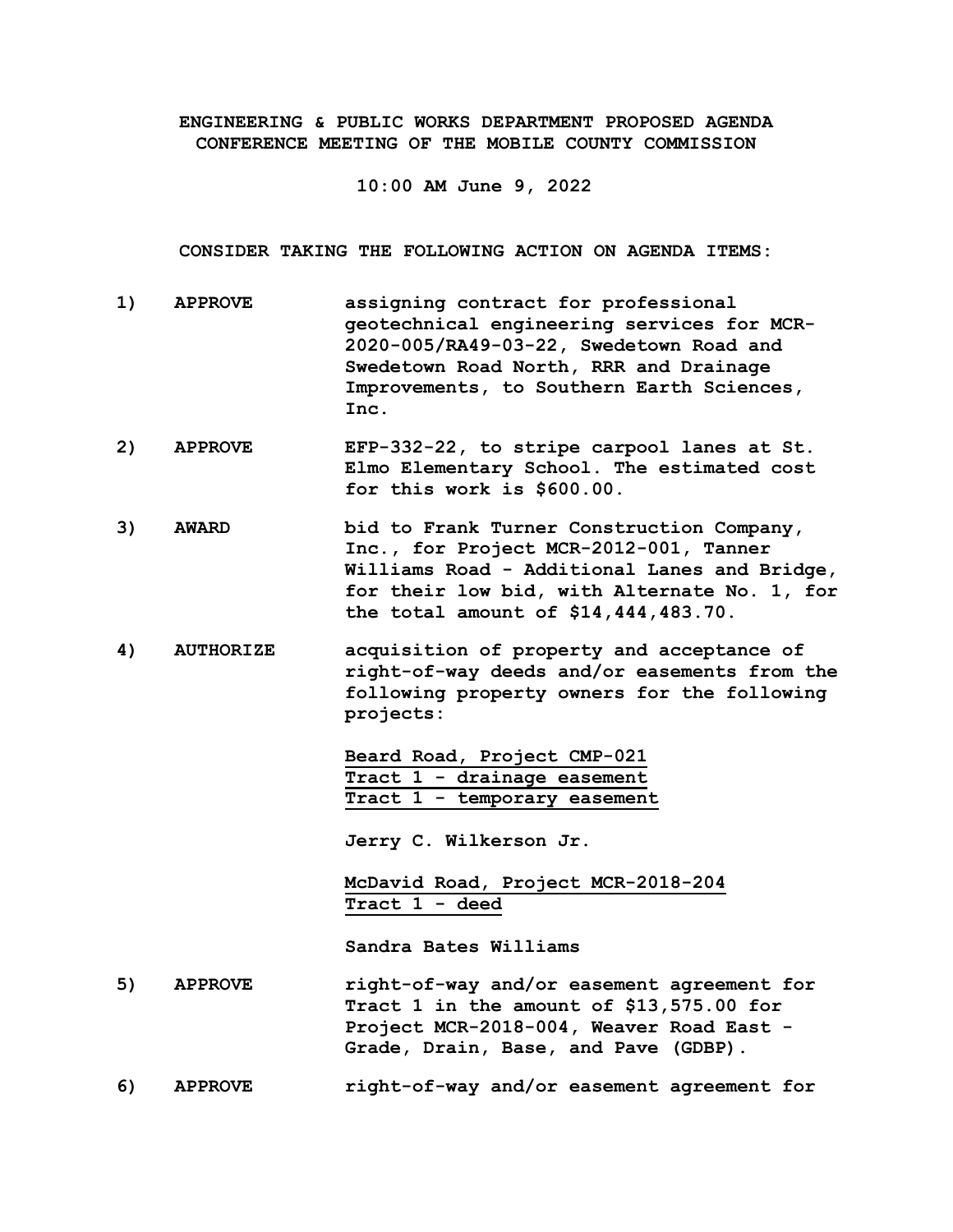| <b>ENGINEERING</b><br>PROPOSED AGENDA |                | June 9, 2022                                                                                                                                                                                                                                                                                                                                                                                                                                                                             | Page 2 |
|---------------------------------------|----------------|------------------------------------------------------------------------------------------------------------------------------------------------------------------------------------------------------------------------------------------------------------------------------------------------------------------------------------------------------------------------------------------------------------------------------------------------------------------------------------------|--------|
|                                       |                | Tract 2 in the amount of \$800.00 for Project<br>MCR-2018-106(B), Warren Street, Turner Road<br>West and North Wasson Avenue - Grade, Drain,<br>Base, and Pave (GDBP).                                                                                                                                                                                                                                                                                                                   |        |
| 7)                                    | <b>APPROVE</b> | right-of-way and/or easement agreements for:                                                                                                                                                                                                                                                                                                                                                                                                                                             |        |
|                                       |                | • Tract 10, in the amount of $$15,230.00$<br>$\bullet$ Tract 22, in the amount of \$10,000.00<br>• Tract 25, in the amount of $$11,270.00$                                                                                                                                                                                                                                                                                                                                               |        |
|                                       |                | for Project MCR-2020-305, Holly Point Drive<br>South, Sheffield Road and Wilson Road -<br>Grade, Drain, Base, and Pave (GDBP).                                                                                                                                                                                                                                                                                                                                                           |        |
| 8)                                    | <b>APPROVE</b> | Reimbursable Agreement for Relocation of<br>Utility Facilities on Private or Public<br>Right-of-Way with Alabama Power Company<br>(APCO), for MCR-2020-206, Maddox Road -<br>Grain, Drain, Base and Pave (GDBP).<br>estimated cost to Mobile County is<br>\$2,940.00.                                                                                                                                                                                                                    | The    |
| 9)                                    | <b>APPROVE</b> | agreement with Norfolk Southern Railway<br>Company for application for a grant through<br>the Federal Railroad Administration under<br>the Consolidated Rail Infrastructure and<br>Safety Improvements (CRISI) grant program,<br>to partially fund the modifications to the<br>existing at-grade vehicular crossing at the<br>Fiber Road crossing, and authorize the<br>President of the Commission to execute the<br>agreement. Mobile County Project No. CIP-<br>2017-018/ RA49-01-21. |        |
| 10)                                   | <b>APPROVE</b> | EFP-333-22, to furnish and deliver eleven<br>(11) loads of washed sand to Theodore High<br>School. The estimated cost for this work is<br>\$5,280.00.                                                                                                                                                                                                                                                                                                                                    |        |
| 11)                                   | <b>APPROVE</b> | preliminary plat only of Dunham Farms. (145<br>lots, McDonald Road at Theodore Dawes Road,<br>District 3)                                                                                                                                                                                                                                                                                                                                                                                |        |
| 12)                                   | <b>APPROVE</b> | preliminary and final plat of Wise                                                                                                                                                                                                                                                                                                                                                                                                                                                       |        |